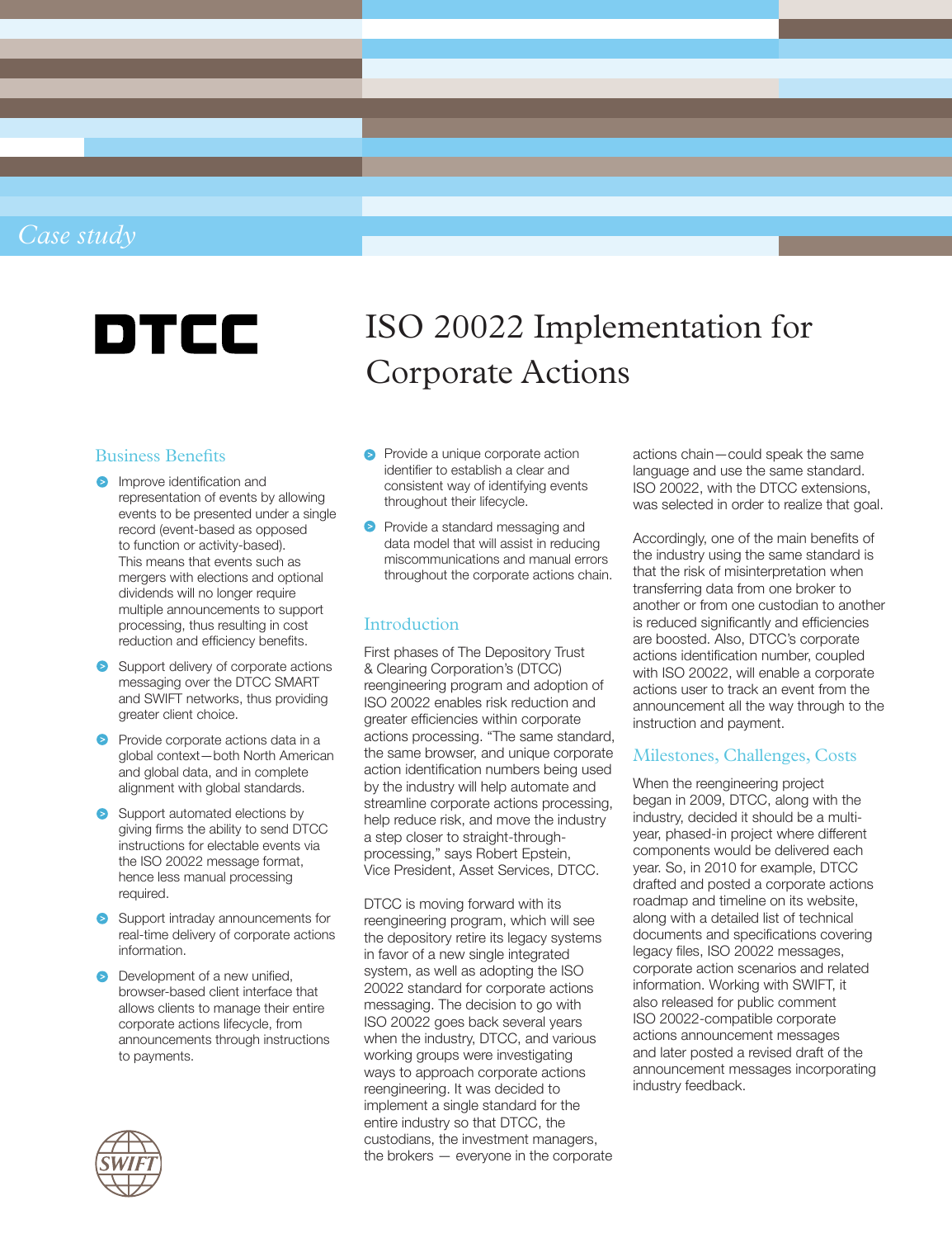In 2011, it launched the pilot program testing ISO 20022 corporate actions announcement messages using the new browser-based user interface with four pilot firms—Brown Brothers Harriman, BNY Mellon, J.P. Morgan and National Financial. The announcement messages went into production in November 2011, and, as of May 2012, DTCC had sent over 20 million ISO 20022 messages to these four pilot firms (see detailed project phases in Table A below).

Epstein explains that one of the most important milestones reached last year was the deployment of a new data model. "Currently, clients see announcements as function codes communicated via envelopes and there can be two, three, four, five, or even more, different announcements for one event. Now, with the new data model, we use a single-event structure," he says. "For example, instead of identifying a tender and consent offer as two '52' function codes, it's now called what it is known as in the market—a tender offer with a consent – and all of the information is communicated within a single event, represented by a unique corporate action ID."

In terms of resources dedicated to the reengineering project, it has been quite large in scope for DTCC, involving teams from Product Management, Operations, Applications Development and Maintenance (ADM), Infrastructure, Service Activation and the Customer Help Center. On the pilot firms' side of things, they have dedicated operations and project management staff to ensure proper testing between the old and new data model. Network infrastructure and application teams have also been heavily involved in the effort to ensure that their networks are operating at peak efficiency in order to handle ISO 20022 messages and volumes.

#### Table A: Phases of DTCC Reengineering Project

| Phase     | <b>Description</b>                                             | Roadmap                                                                                                                                                                                                     | <b>Dates</b>                   |
|-----------|----------------------------------------------------------------|-------------------------------------------------------------------------------------------------------------------------------------------------------------------------------------------------------------|--------------------------------|
| Phase I   | DTC data into<br><b>WAVES</b>                                  | Additional DTC specific data elements added to<br>the platform to support ISO 20022 messages.                                                                                                               | October 2009                   |
| Phase IIa | Announcements<br>ISO 20022                                     | New browser for announcements and<br>event-based ISO 20022 announcement<br>messages available intraday to all DTC<br>participants for DTC-eligible data and to all GCA<br>VS clients.                       | November<br>2011               |
| Phase IIb | Full XBRL interface                                            | Full connectivity to issuer-based XBRL tools,<br>and issuer authentication for Cash ADRs and<br><b>Stock Dividends</b>                                                                                      | <b>July 2012</b>               |
| Phase III | Distribution events:<br>announcements<br>and processing        | New customer user interface and ISO 20022<br>messaging is introduced for the entire lifecycle<br>for distribution events, from announcements<br>through elections and payments.                             | February 2013<br>$-$ June 2014 |
| Phase IV  | Redemption<br>events: announce-<br>ments and<br>processing     | Same steps as in Phase III, but applied to<br>redemption events.                                                                                                                                            | December<br>2014               |
| Phase V   | Reorganization<br>events: announce-<br>ments and<br>processing | Same steps as in Phase III, but applied to reorg<br>events. DTC legacy reorg processors and<br>Computer-to-Computer Facility (CCF) files are<br>upgraded to handle new activity types and data<br>elements. | By December<br>2015            |

*Source: DTCC*

These tests and preparation work have thrown up a range of different issues to tackle and, on the subject of hurdles faced and lessons learned thus far, Epstein says: "Perhaps one of the biggest challenges during the pilot was testing out of a non-production environment. Initially, it was very helpful in terms of testing the new standard because it was the first time anyone had sent out ISO 20022 messages. But as the test went on, our clients were anxious to see real workflows from a production environment. When we did go into production in November 2011, and customers were able to do tests in parallel systems, they could see the full production data and full workflows and understand how the new data model and new standard worked in practice."

The pilot program has been an evolutionary process for all involved; as well as learning about the workflows underlying the new data model, DTCC and the pilot firms also tailored speed of delivery options for different client groups. The reengineered system was initially conceived as a real-time messaging system, but some customers realized they didn't need everything in real-time; they needed the flexibility to subscribe or not subscribe to different event groups. This led DTCC to develop different subscription options allowing customers to receive data in real-time or at the end of the day.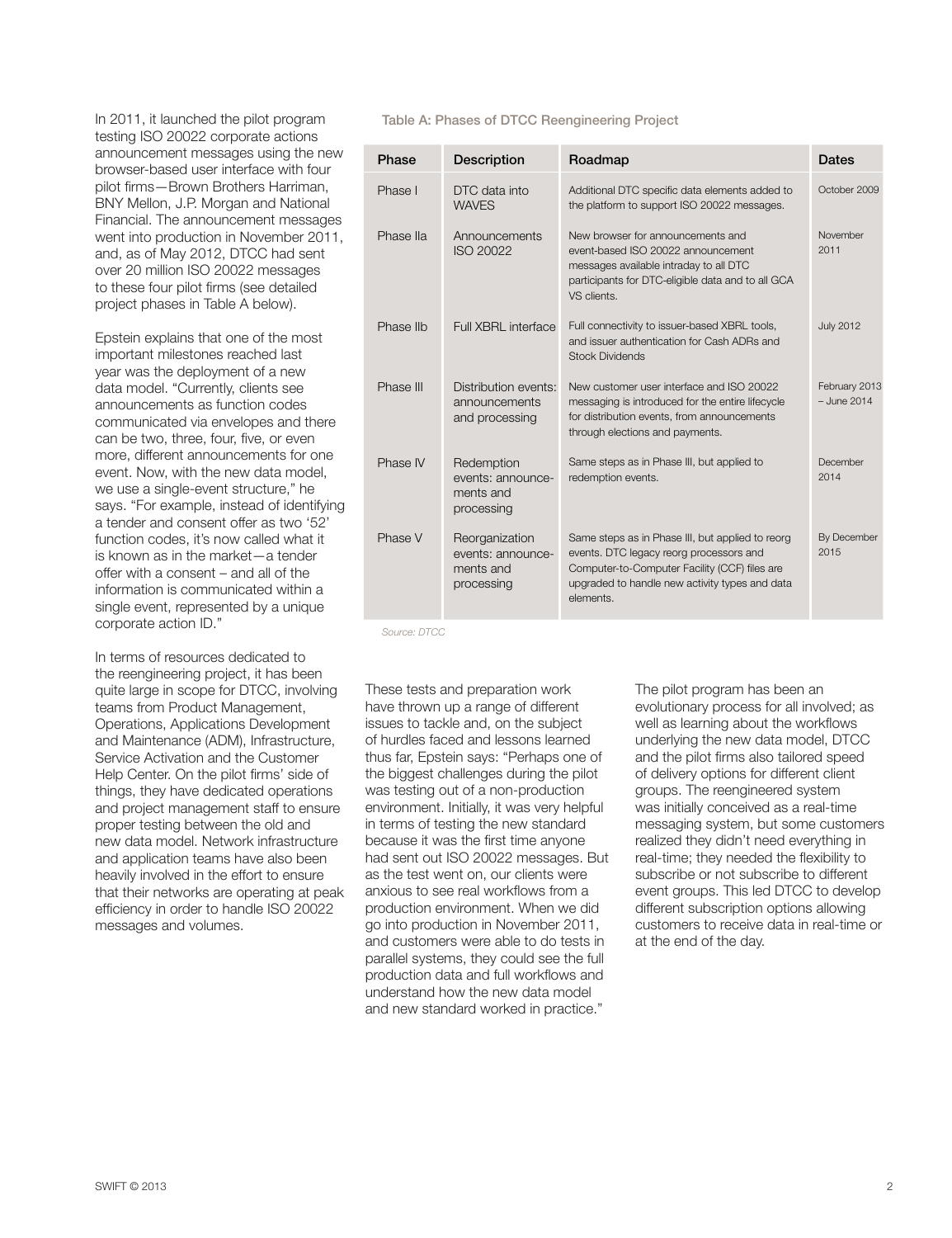|                   |                        | ISO 20022 Real Time Publication |                            |                 | <b>CCF File Batch Publication</b> |               |
|-------------------|------------------------|---------------------------------|----------------------------|-----------------|-----------------------------------|---------------|
| <b>Event Type</b> | <b>Function Code /</b> | Created                         | Incomplete Manual Update   | # of Data       | <b>Batch</b>                      | # of Data     |
|                   | <b>Activity Code</b>   | (Option 1)                      | or Final Status (Option 3) | <b>Elements</b> | Schedule                          | <b>Values</b> |
| Mandatory Put     | FC-65G                 | $IN-3:31PM$                     | AP-6:46PM                  | 35              | 8:30PM                            | 31            |
| Name Change       | FC-91                  | IN-1:32PM                       | CA-6:30PM                  | 37              | 8:30PM                            | 20            |
| Put               | FC-62                  | AP-1:32PM                       | AP-1:32PM                  | 47              | 8:30PM                            | 33            |

#### ISO 20022 Real-time Publication vs. CCF End of Day Batch File

#### Benefits for Clients

DTCC sees an opportunity for risk mitigation as the new communication standard unfolds. Epstein explains: "The standard messaging and data model will go a long way in reducing miscommunications and errors throughout the corporate actions chain—from custodians, to investment managers, to the end investors. And then there's also the XBRL effort which will increase the timeliness and accuracy of corporate actions information. By aligning our technology with the same standards and taxonomies, we believe there are opportunities to further mitigate risk. In addition, as the initiative progresses to new phases, DTCC will be offering the ability to send inbound instructions and elections on elective dividends and other events. By automating what is now a manual process, DTCC will produce operational efficiencies for its member firms and reduce the risk associated with manual instruction errors."

Feedback thus far indicates that its pilot firms have been very pleased with the data provided in the ISO 20022 message. The extensions allow for the population of more data, enhancing accuracy, boosting efficiencies and moving the firms closer to STP. In general, however, the ISO 20022 standard has allowed DTCC to publish more 'fielded' data than its CCF formats, allowing firms greater automation on corporate actions.

The new browser has been a bigger success with clients than DTCC expected. "The browser had gotten rave reviews as far back as 2010 when we first started conducting browser webinars with clients to obtain feedback," Epstein continues. "The feedback we've gotten from the pilot firms has also been extremely positive. They've cited the flexibility of the browser and the ability to customize it. They're very pleased that going forward they will have a single platform where they will have the ability to track all processing from the inception of an announcement, to entitlements, all the way through to instructing or electing on their positions and, ultimately, the allocation and payment of the proceeds."

#### Future Benefits

This year, DTCC has begun onboarding additional clients for ISO 20022 announcement messages, as well as offering new message protocols for greater flexibility in handling large volumes. One of the pivotal events for 2012 will be the launch of ISO 20022 pilot testing for distribution events covering the entire lifecycle, including entitlement and settlements messages. DTCC will also be adding related functionality to its new browser-based user interface.

In the longer term and as the industry moves to ISO 20022 over the next few years, DTCC expects to see a much higher level of STP. "The same standard, the same browser, and unique corporate action identification numbers being used by the industry will help automate and streamline corporate actions processing, help reduce risk, and move the industry a step closer to STP," says Epstein.

# Key Partnership with SWIFT

SWIFT has supported all of the pilot program efforts and DTCC has worked closely with SWIFT in developing the necessary ISO 20022 extensions. As a result of these efforts, DTCC clients can now choose either DTCC's SMART network or SWIFT to connect to DTCC. Accordingly, DTCC has, for the first time, started to send corporate actions data over the SWIFT network.

Epstein elaborates: "The pilot firms like the network flexibility and our partnership with SWIFT has been a close one during the past few years. We believe it will continue to be as we automate and bring greater accuracy to corporate actions and to the industry as a whole."

One of the key benefits of DTCC's shift away from dated legacy file formats that are delivered in end of day batch files is the ability to send real-time ISO 20022 data as it is available in the market. In the table above, there are three examples of events that were published to customers significantly faster via realtime ISO 20022 messaging compared to the current CCF batch files. In the Mandatory Put example, the initial ISO 20022 publication was sent at 3:31 p.m. and an updated, fully validated event was sent at 6:46 p.m., a full 5 hours prior to the end of day file that is available in the CCF formats. In the Name Change and Put examples, the initial ISO 20022 messages were sent at 1:32 p.m., almost 7 hours before they were available via CCF. In the example of the Put, the 1:32 p.m. ISO 20022 publication was the final, approved record.